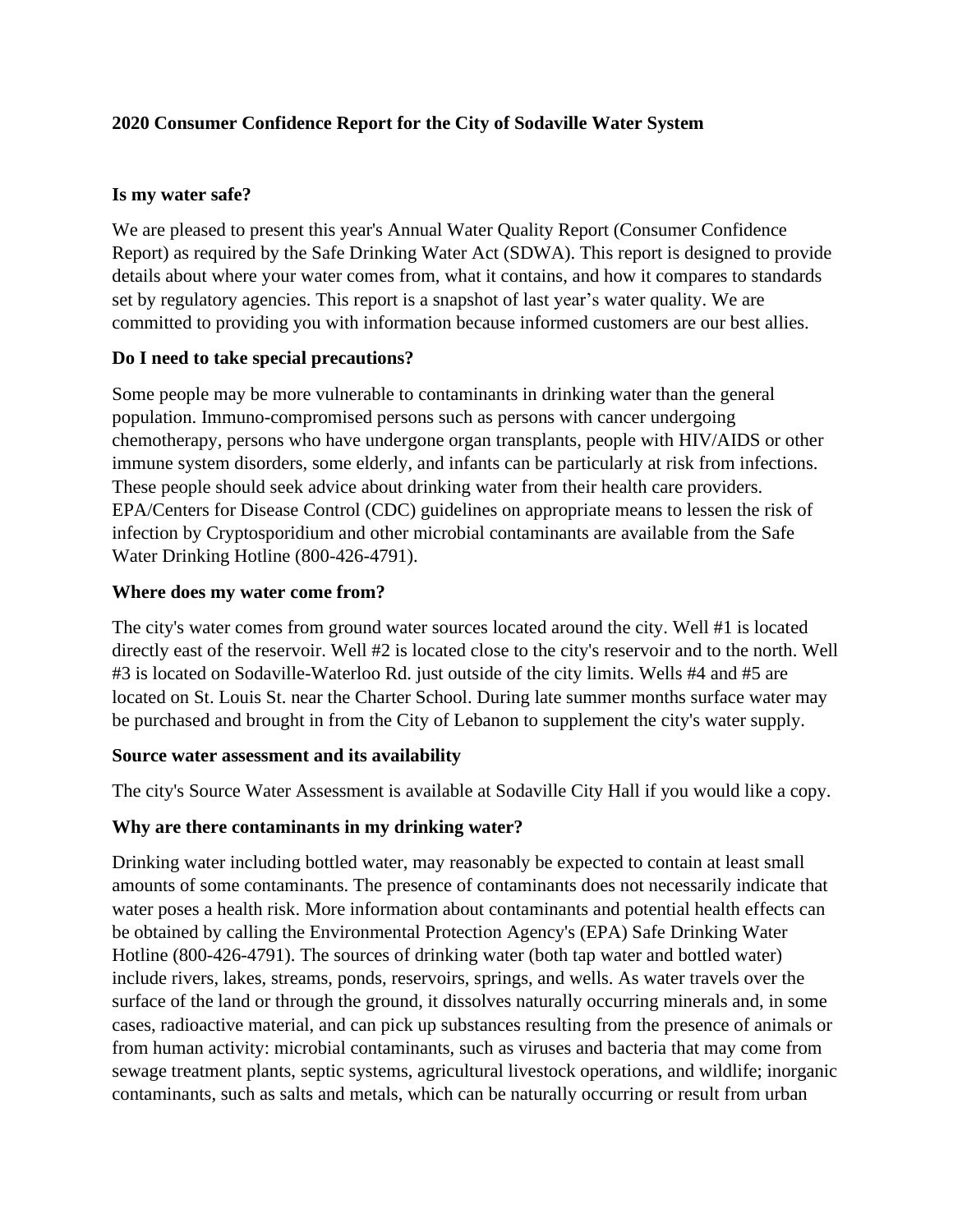storm water runoff industrial, or domestic wastewater discharges, oil and gas production, mining, or farming; pesticides and herbicides, which may come from a variety of sources such as agriculture, urban stormwater runoff, and residential uses; organic chemical contaminants, including synthetic and volatile organic chemicals, which are byproducts of industrial processes and petroleum production, and can also come from gas stations, urban stormwater runoff, and septic systems; and radioactive contaminants, which can be naturally occurring or be the result of oil and gas production and mining activities. In order to ensure that tap water is safe to drink, EPA prescribes regulations that limit the amount of certain contaminants in water provided by public water systems. Food and Drug Administration (FDA) regulations establish limits for contaminants in bottled water which must provide the same protection for public health.

# **How can I get involved?**

If you would like to be involved in activities related to your water system or efforts to maintain good water quality, you may attend regularly scheduled City Council Meetings each month. Meeting are held on the third Thursday of each month at 7:00 pm. There are also several water shed councils in the area for Oak Creek and the South Santiam River.

## **Water Conservation Tips**

Did you know that the average U.S. household uses approximately 400 gallons of water per day or 100 gallons per person per day? Luckily, there are many low-cost and no-cost ways to conserve water. Small changes can make a big difference, try one today and soon it will become second nature.

- Take short showers a 5-minute shower uses 4 to 5 gallons of water compared to up to 50 gallons for a bath.
- Shut off water while brushing your teeth, washing your hair, and shaving saves up to 500 gallons a month.
- Use a water-efficient showerhead. They are inexpensive, easy to install, and can save you up to 750 gallons a month.
- Run your clothes washer and dishwasher only when they are full. You can save up to 1,000 gallons a month.
- Water plants only when necessary.
- Fix leaky toilets and faucets. Faucet washers are inexpensive and take only a few minutes to replace. To check your toilet for a leak, place a few drops of food coloring in the tank and wait. If it seeps into the toilet bowl without flushing, you have a leak. Fixing it or replacing it with a new more efficient model can save up to 1,000 gallons a month.
- Adjust sprinklers so only your lawn is watered. Apply water only as fast as the soil can absorb it and during the cooler parts of the day to reduce evaporation.
- Teach your kids about water conservation to ensure a future generation that uses water wisely. Make it a family effort to reduce next month's water bill.
- Visit<www.epa.gov/watersense> for more information.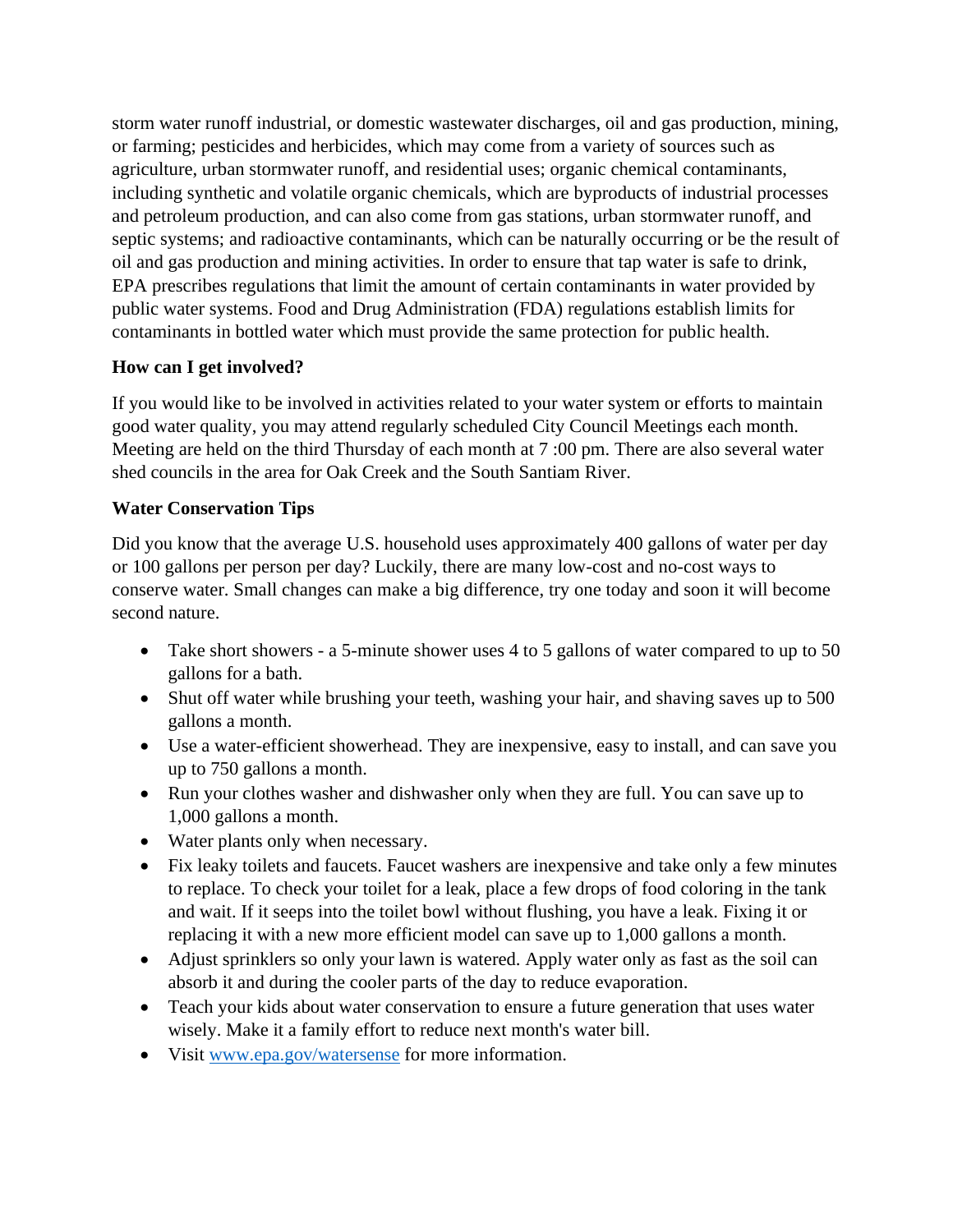# **Cross Connection Control Survey**

The purpose of this survey is to determine whether a cross-connection may exist at your home or business. A cross connection is an unprotected or improper connection to a public water distribution system that may cause contamination or pollution to enter the system. We are responsible for enforcing cross-connection control regulations and ensuring that no contaminants can, under any flow conditions, enter the distribution system. If you have any of the devices listed below, please contact us so that we can discuss the issue, and if needed, survey your connection, and assist you in isolating it if that is necessary.

- Boiler/Radiant heater (water heaters not included)
- Underground lawn sprinkler system
- Pool or hot tub (whirlpool tubs not included)
- Additional source(s) of water on the property
- Decorative pond
- Watering trough

## **Source Water Protection Tips**

Protection of drinking water is everyone's responsibility. You can help protect your community's drinking water source in several ways:

- Eliminate excess use of lawn and garden fertilizers and pesticides they contain hazardous chemicals that can reach your drinking water source.
- Pick up after your pets.
- If you have your own septic system, properly maintain your system to reduce leaching to water sources or consider connecting to a public water system.
- Dispose of chemicals properly; take used motor oil to a recycling center.
- Volunteer in your community. Find a watershed or wellhead protection organization in your community and volunteer to help. If there are no active groups, consider starting one. Use EPA's Adopt Your Watershed to locate groups in your community or visit the Watershed Information Network's How to Start a Watershed Team.
- Organize a storm drain stenciling project with your local government or water supplier. Stencil a message next to the street drain reminding people "Dump No Waste - Drains to River" or "Protect Your Water". Produce and distribute a flyer for households to remind residents that storm drains dump directly into your local water body.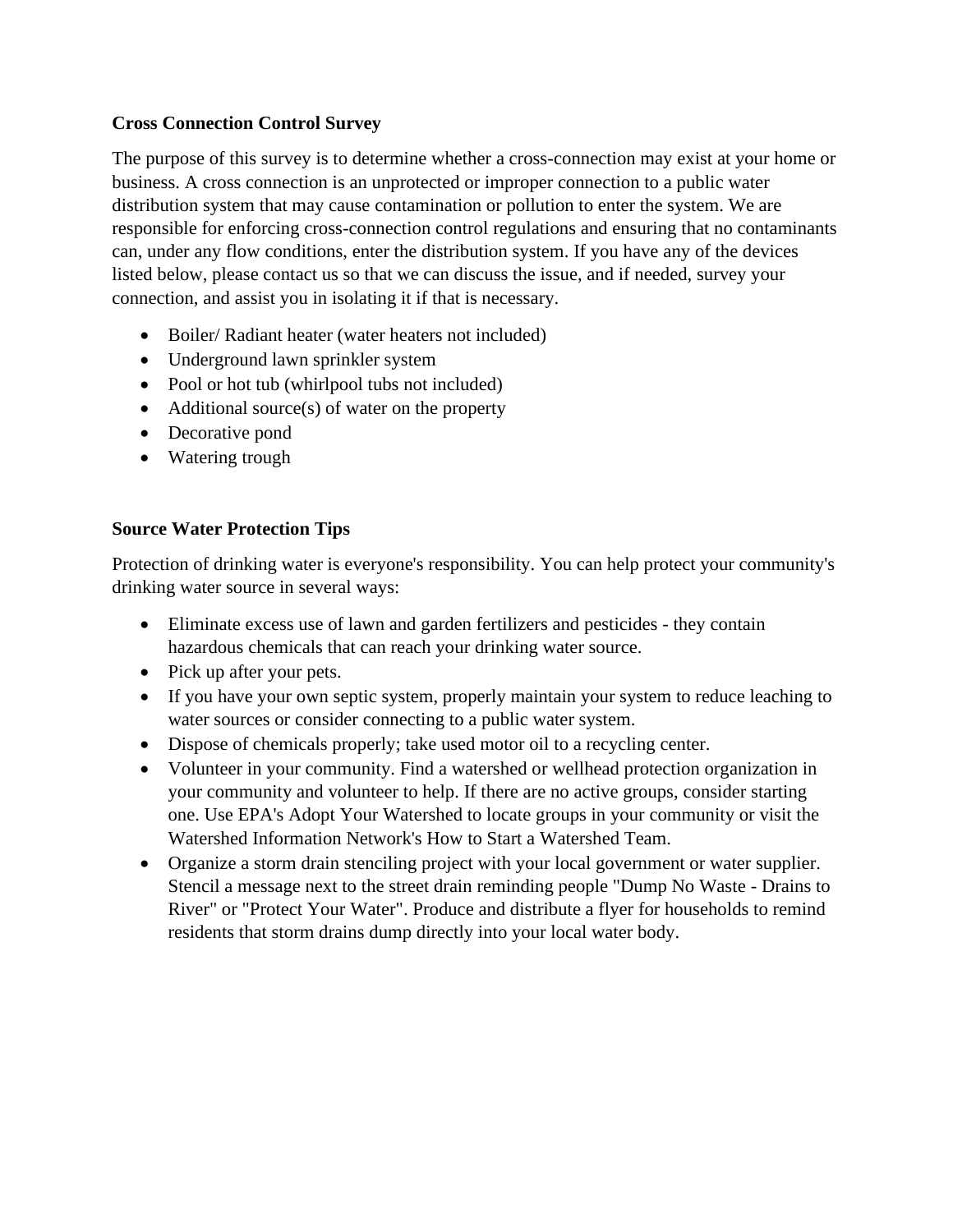#### **2020 Testing Information for Sodaville**

During 2020 there were no violations of the MCL (Maximum Contamination Level) for Coliform. All test results were a non-detect in 2020 meaning there was no level of any compound tested found in the water. If the system had violated MCL's for any compound there would be a chart listing each violation and the level of the violation. The City of Sodaville works hard to ensure the water you drink is safe and free of contaminants. 1n 2019 the city installed a UV (Ultraviolet) System in Well #2 because of frequent coliform positive tests. Since installation there has been no coliform positives. Coliform is not hazardous to humans but is an indicator that something is not right with the system. E. coli or fecal coliform is hazardous to humans but has never been found in the City's water system.

## **Additional Information for Lead**

If present, elevated levels of lead can cause serious health problems, especially for pregnant women and young children. Lead in drinking water is primarily from materials and components associated with service lines and home plumbing. City of Sodaville is responsible for providing high quality drinking water but cannot control the variety of materials used in plumbing components. When your water has been sitting for several hours, you can minimize the potential for lead exposure by flushing your tap for 30 seconds to 2 minutes before using water for drinking or cooking. If you are concerned about lead in your water, you may wish to have yow water tested. Information on lead in drinking water, testing methods, and steps you can take to minimize exposure is available from the "Safe Drinking Water Hotline" or at [http://www.epa.govlsafewater/lead.](http://www.epa.govlsafewater/lead)

## **Unit Descriptions**

**NA:** *Not Applicable*

**ND:** *Not Detected*

**NR:** Monitoring *Not Required* but recommended.

## **Important Drinking Water Definitions**

**MCLG:** *Maximum Contaminant Level Goal*: The level of a contaminant in MCLG drinking water below which there is no known or expected risk to health. MCLGs allow for a margin of safety.

**MCL:** *Maximum Contaminant Level*: The highest level of a contaminant MCL that is allowed in drinking water. MCLs are set as close to the MCLGs as feasible using the best available treatment technology.